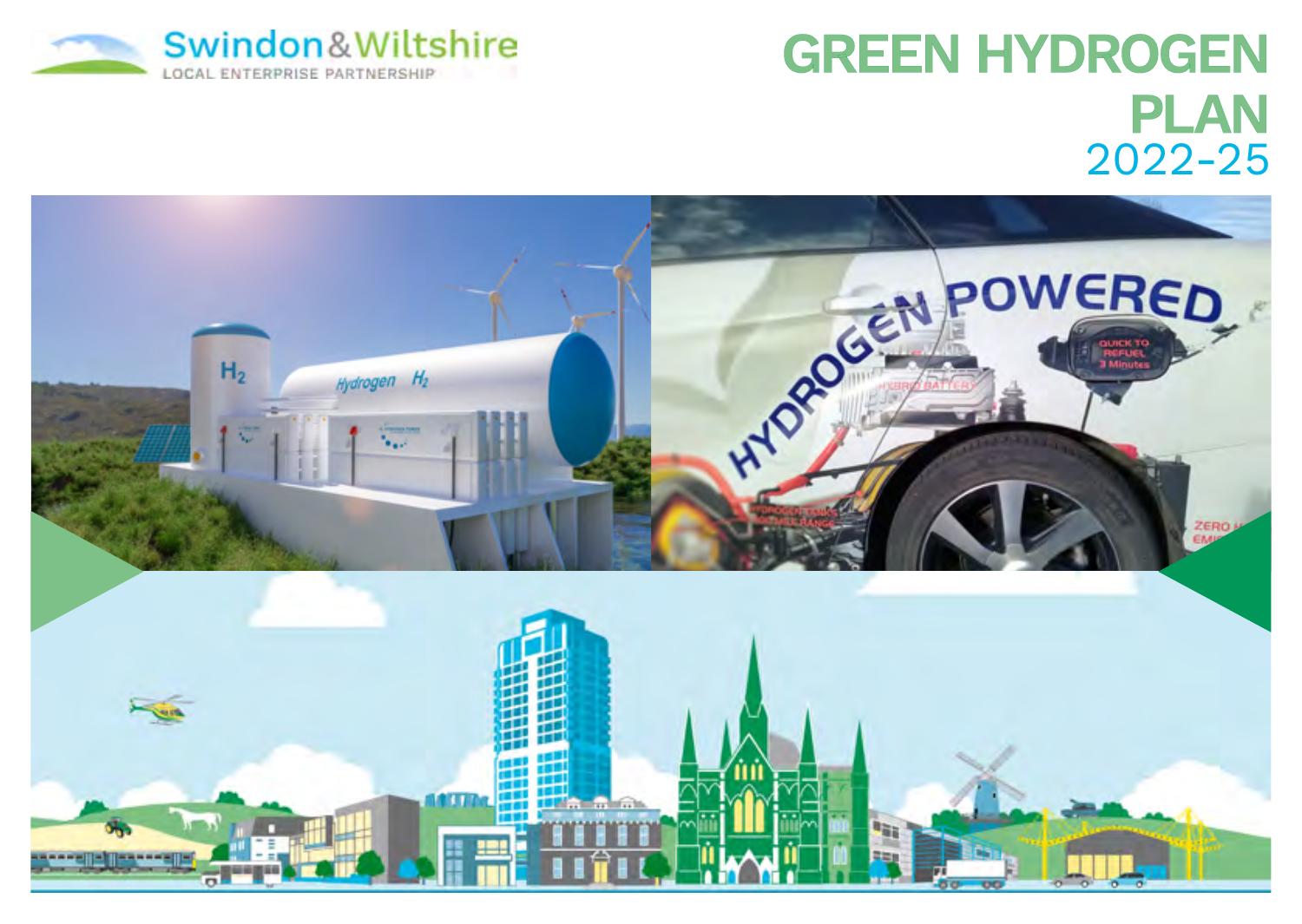<span id="page-1-0"></span>



# 1. Introduction 3







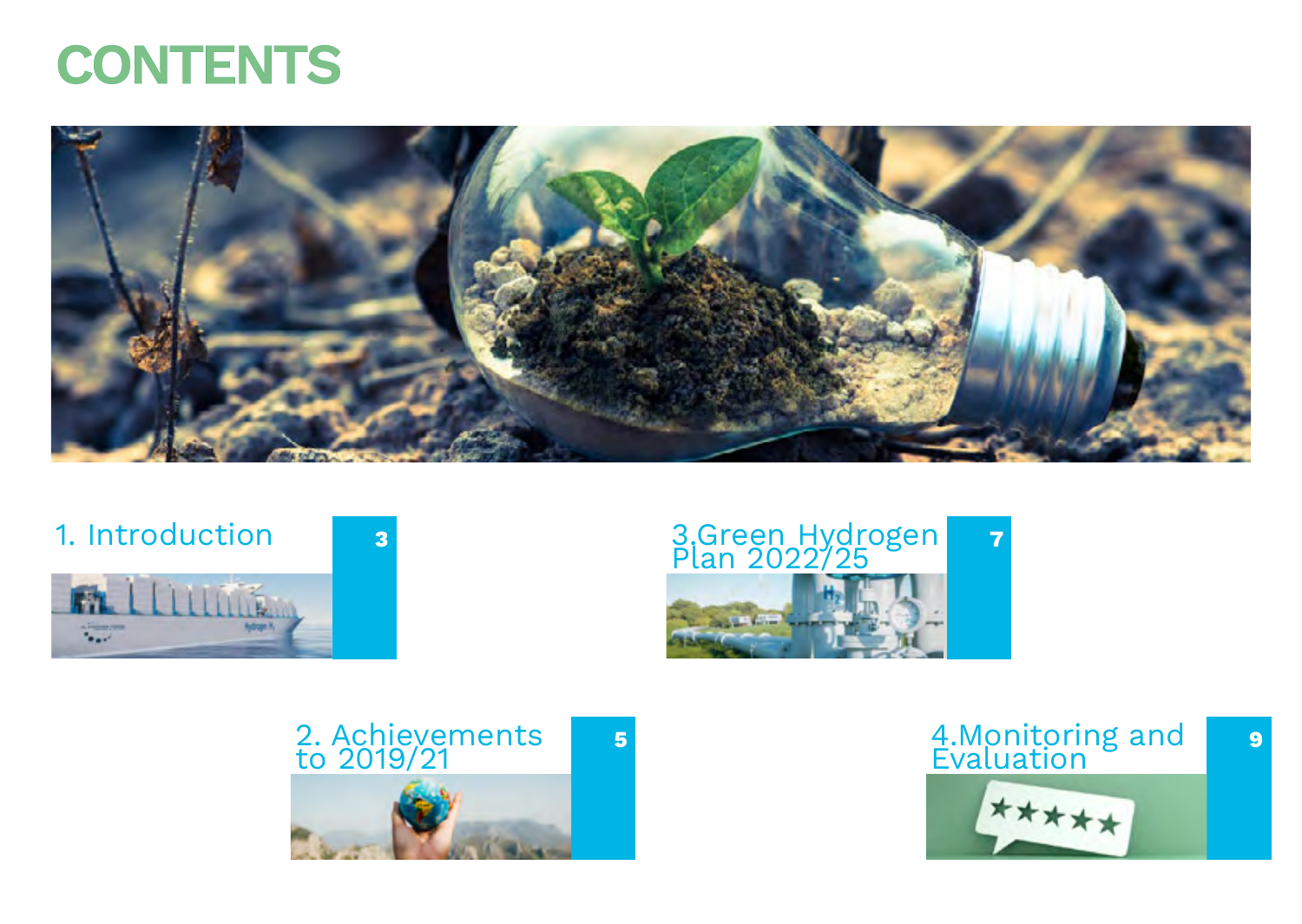# THE 10 POINT PLAN FOR THE GREEN INDUSTRIAL REVOLUTION

- 1. Advancing offshore wind
- 2. Driving the growth of low carbon hydrogen

Ħ

- 3. Delivering new and advanced nuclear power
- 4. Accelerating the shift to zero emission vehicles
- 5. Green public transport, cycling and walking
- 6. Greener buildings
- 7. Investing in carbon capture, usage, and storage
- 8. Protecting our natural environment
- 9. Green finance and innovation
- 10. Jet zero and green ships



# 1. INTRODUCTION

The Swindon and Wiltshire Hydrogen Plan sets out Swindon and Wiltshire Local Enterprise Partnership's (SWLEP) pathway for encouraging the production and adoption of green hydrogen fuel for commercial use. SWLEP's aspiration for the use of hydrogen fuel as a low carbon energy source was set out in our Energy Strategy in 2018. We developed this further through our Local Industrial Strategy with the development of three strategic outline business cases: hydrogen energy demonstrator; hydrogen bus and coach travel and hydrogen logistics demonstrator. We have also seen growing research and interest in the use of hydrogen for rail and aviation purposes which will be explored in more detail.

In November 2020, the government published its Ten Point Plan for the Green Industrial Revolution which acknowledges the role which low carbon hydrogen can play. The Ten Point Plan sets out the UK government's policies, worth £12 billion, to secure a further £42 billon of private sector investment into energy, buildings, transport, innovation and the natural environment by 2030. It seeks to decrease carbon emissions and in doing so increase the use of low carbon technologies to drive export activity and create green jobs and wider economic benefits.

Point two seeks to drive the growth of low carbon hydrogen however our Green Hydrogen Plan contributes towards delivering a further four national priorities, highlighted below as SWLEP's role in supporting decarbonisation and its Net Zero aspirations in the emerging Swindon and Wiltshire Plan for Growth. In August 2021, UK Hydrogen Strategy

was published. It reiterated the 2030 and 2050 ambitions set in The Energy White Paper (2020). It alo recognised the need to concurrently build hydrogen demand and supply markets alongside funding to stimulate the market growth. A number of investment programmes were included in the national strategy to help address the commercial risk and cost challenges associated with the production of lowcarbon hydrogen.

The Swindon and Wiltshire Green Hydrogen Plan contributes towards the government's goal to make the UK a Net Zero economy by 2035 and compliments the activities of our two local authority partners, Swindon Borough Council and Wiltshire Council and their role in tackling the climate change emergency locally. The UK Hydrogen Strategy, alongside the Building and Heating Strategy, will add greater understanding on how the Government proposes to proceed in terms of the scale and speed of investment in hydrogen technologies.

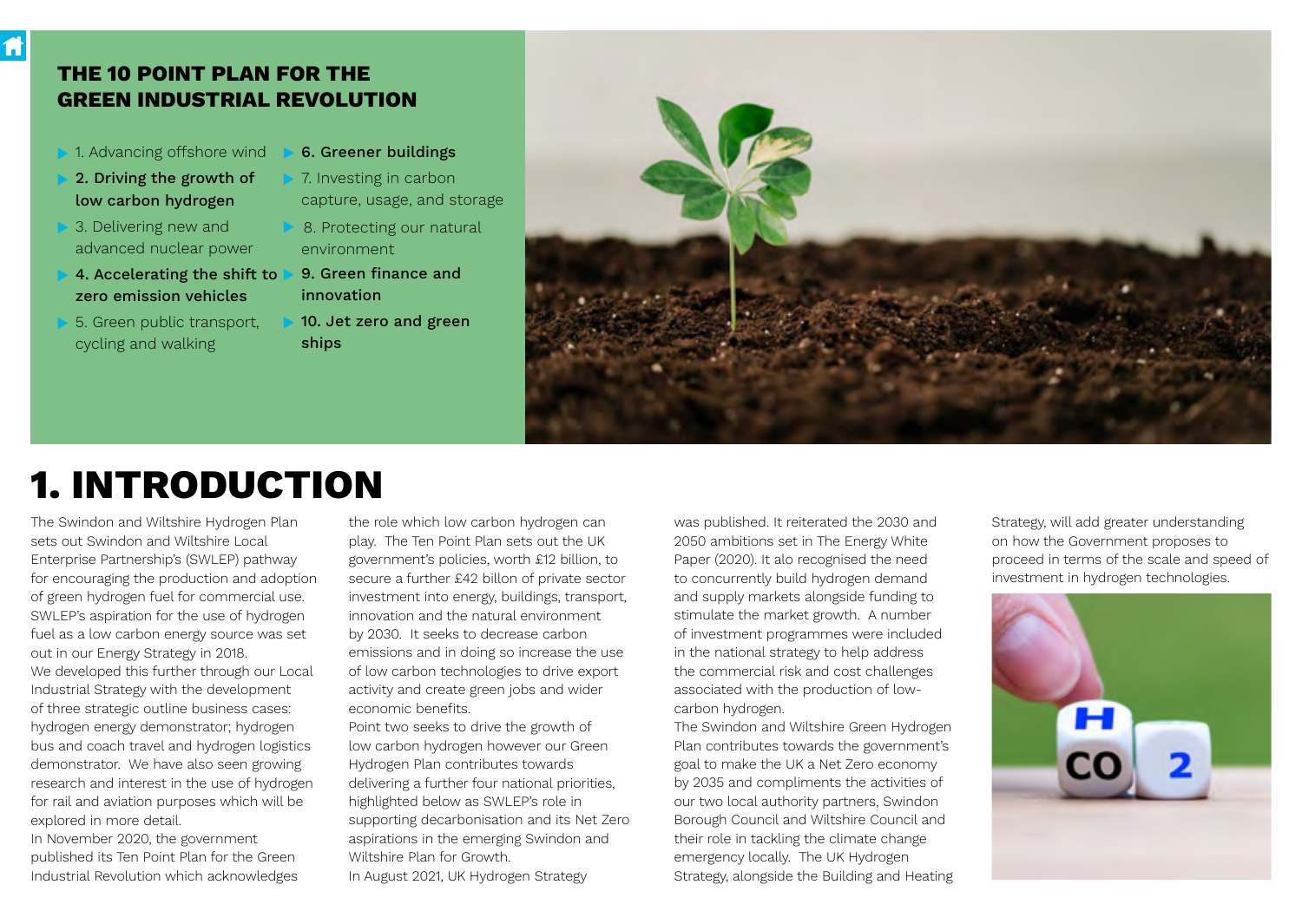

# 2. ACHIEVEMENTS TO 2019/21

Our Energy Strategy, published in 2018, identified four work packages to progress to use of hydrogen as a low carbon energy source which we have progressed in a range of ways.

# A. Grow the hydrogen economy, short term action

In 2019, we established an informal collaboration of LEPs which cover the wider M4 geography working with: Thames Valley Berkshire; Oxfordshire, Gloucestershire and West of England in order to deliver economies of scale and impact in terms of hydrogen infrastructure delivery. Since 2021, we have extended our partnership working to the whole Western Gateway geography by supporting activity to map the hydrogen ecosystem across this wider

geography.

Further afield, as a partner in the EU Joint Undertaking in Fuel Cells and Hydrogen, we became, a member of its Observer Network which enabled SWLEP to access to examples of best practice from across Europe.

# B. Hydrogen infrastructure and deployment, medium to long term action

In 2019/2020, we ran a series of workshops with businesses and operators associated with new energy vehicles to understand the barriers to adoption in order to stimulate the demand for them. Based on this consultation, we developed three strategic outline business cases for hydrogen demonstrators and a fourth on community

electric vehicle charging.

We have consulted with a range of transport providers in relation to the potential to convert their fleet to hydrogen fuel along trial routes. As part of this engagement, we have written a number of letters of support for businesses applying for public funding where their new energy aspirations matched ours.

## C. Hydrogen research and technology institutions, medium term action

We have established links within the University of Bath in a range of ways to better understand where its hydrogen research interests lie in hydrogen production, sustainable technologies development and new automotive applications.

We also maintain regular engagement with UKRI so we are better placed to match research and funding opportunities as our engagement with industry extends.

# D. Hydrogen heating trials, long term action

We have kept a watching brief on the lessons-learned from the range of hydrogen demonstrators which have received public funding. These have predominantly looked at industrial processes and heating trails across northern England and Scotland. In 2020, we applied for project development funding from the EU to look at the feasibility of a community heating trial but were unsuccessful. However, as a result of this bid, we have developed strong links with the South West Energy Hub and the Science Museum Group to understand the feasibility of its site at Wroughton as a site for green hydrogen generation to meet on-site energy requirements as well as

small scale off-site use as a demonstrator project.

We will look to our local authority partners to lead on decarbonising domestic and commercial heating through their planning and regulatory powers as part of their response to the local climate change emergency.

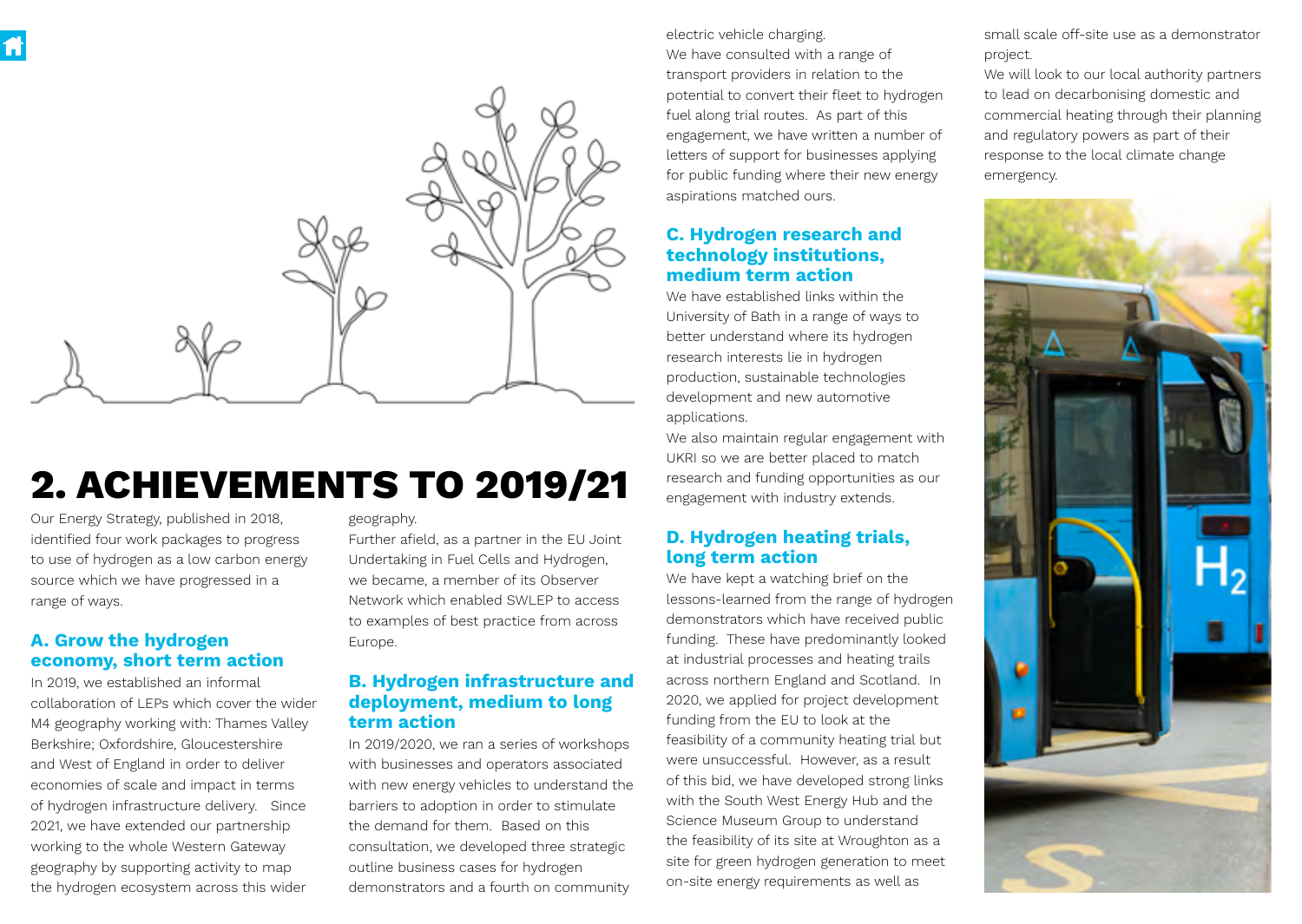

# 3. SWLEP'S GREEN **HYDROGEN** PLAN 2022/25

Through the work we have undertaken so far, we have developed our understanding of hydrogen technologies and the contribution which Swindon and Wiltshire can make to UK PLC in this field. Our focus for 2022- 2005 will be centred on small scale green hydrogen trials, that is hydrogen which is produced using renewable energy sources. In doing so SWLEP's role will be to:

▶ 1. Convene private and public sector stakeholders to identify hydrogen-related opportunities and work in collaboration to facilitate delivery.

▶ 2. Lead on selected local projects which deliver our business priorities

SWLEP's goal for 2022-2025 is to establish demonstrators to decarbonise commercial transport and logistics operations across using hydrogen. To achieve this goal we will work in collaboration with neighbouring LEPs, and the Western Gateway to develop the business cases for hydrogen production and application. We will:



1. Stimulate small scale production by:

A. Identifying suitable locations for the installation of small scale electrolysers in the range of 2MW to 20 MW (or higher depending on market demand) aligned to sources of low carbon electricity;

- ▶ B. Supporting the completion of the feasibility study for the Science Museum Group site at Wroughton; and
- C. Identifying sources of public and private sector investment to deliver the plant and phase energy generation.



2. Stimulate the demand for hydrogen fuel in phases by:

- Engaging with a range of transport and logistics users and identify sources of public and private sector finance to support adoption.
- **Phase 1 2022-2023**
- Long-distance buses and coaches
- Major logistics and distribution centres
- Phase 2 2024-2025
- Rail along routes in rural areas
- Heavy goods vehicles
- Aviation



3. Increase investment in green hydrogen R&D by:

A. extending our collaborative activity along the M4 LEPs to include the Western Gateway geography and partners;

B. Encouraging SMEs to collaborate with university research partners on hydrogen technologies; and

C. Promote competitions and opportunities for innovation technology funding.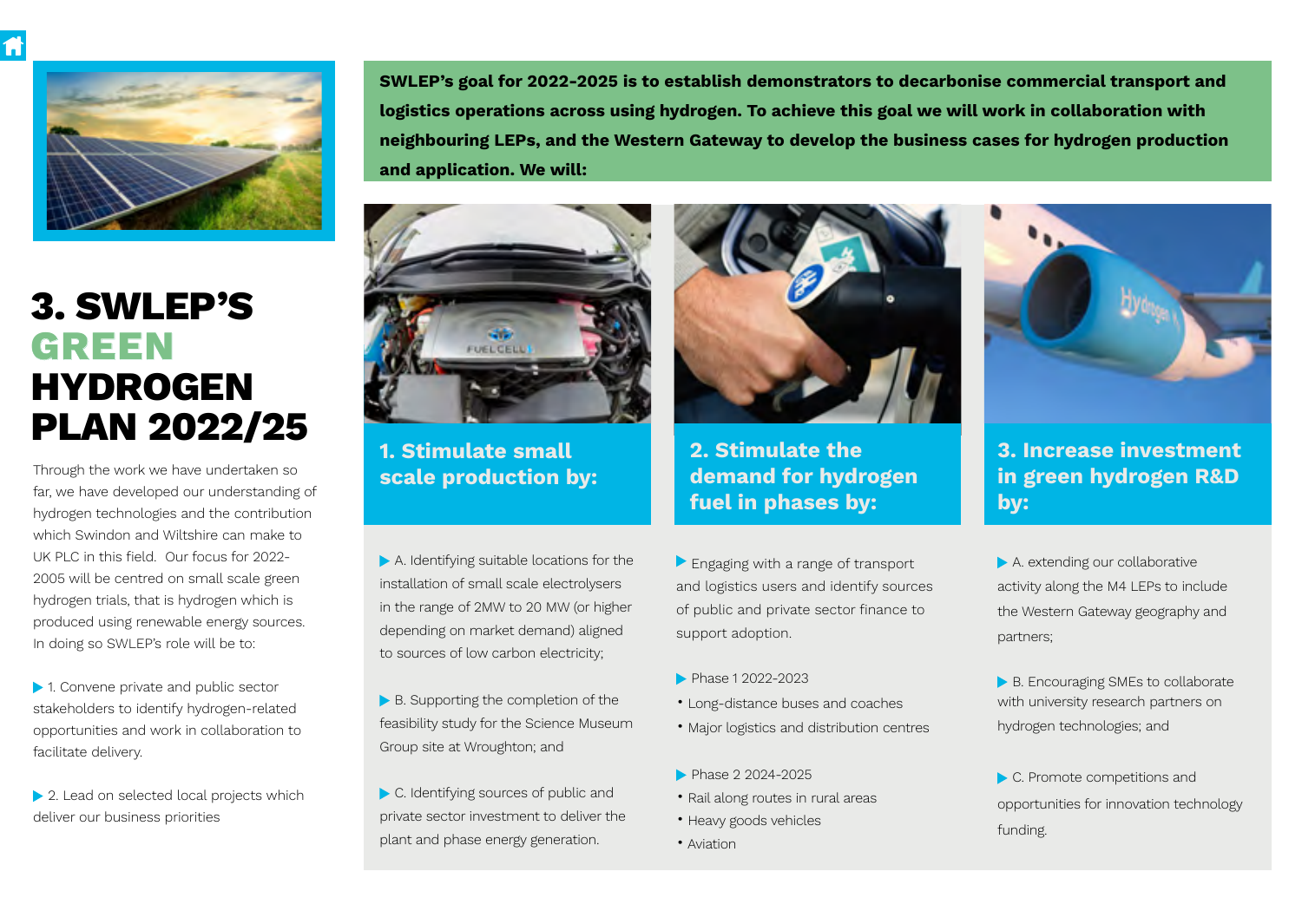# **[4](#page-1-0)4. MONITORING AND** EVALUATION



Our Energy Strategy, published in 2018, identified four work packages to progress to use of hydrogen as a low carbon energy source which we have progressed in a range of ways.

## Grow the hydrogen economy, short term action

In 2019, we established an informal collaboration of LEPs which cover the wider M4 geography working with: Thames Valley Berkshire; Oxfordshire, Gloucestershire and West of England in order to deliver economies of scale and impact in terms of hydrogen infrastructure delivery. Since 2021, we have extended our partnership working to the whole Western Gateway geography by supporting activity to map the hydrogen ecosystem across this wider geography. Further afield, as a partner in the EU Joint Undertaking in Fuel Cells and Hydrogen, we became, a member of its Observer Network which enabled SWLEP to access to examples of best practice from across Europe.

Image reproduced with the kind permission of Geopura:

www.geopura.com

# Hydrogen infrastructure and deployment, medium to long term action

In 2019/2020, we ran a series of workshops with businesses and operators associated with new energy vehicles to understand the barriers to adoption in order to stimulate the demand for them. Based on this consultation, we developed three strategic outline business cases for hydrogen demonstrators and a fourth on community electric vehicle charging. 4.2 Evaluation Where external funding is secured for delivery, SWLEP will follow the evaluation requirements specified by the funder. This may extend from an informal internal evaluation or a formal, independent evaluation exercise. If no evaluation is required, this will be undertaken by SWLEP internally. In addition, the Joint Scrutiny Panel may, at its discretion, request to undertake a deep-dive into delivery.

Objectives: Stimulate Small Scale Green Hydrogen Production

#### Inputs

Identify suitable locations for the installation of small scale electrolysers in the range of 2MW to 20 MW (or higher depending on market demand) aligned to sources of low carbon electricity

SWEH funds feasibility study for green hydrogen production at Wroughton

Identify sources of public and private sector investment to deliver the plant and phase energy generation

## **Outputs**

Clear understanding of scale and scope of work which can be progressed in collaboration or in partnership across a supergeography (M4 and/or Western Gateway)

Recommendations developed regarding suitability to progress to business case development

Bids to public funding sources attracts private sector investment.

## **Outcomes**

Basis for collaborative working established for a network of demonstrators the across a

super-geography M4 and/or Western Gateway Clear understanding of scale and scope of work which can be progressed in collaboration or in partnership across a supergeography (M4 and/or Western Gateway)

Outline business case for the demonstrator developed and fundable business case proven or disproved as a basis to secure funding.

Financial resources and confidence to progress with scheme/s delivery

# Impact

Recognition of Swindon and Wiltshire/ M4/Western Gateway as a green hydrogen production trailblazer area contributing to UK's transport decarbonisation and Net Zero targets

Stimulation of green hydrogen supply contributing to Net Zero targets

Green hydrogen supply begins contributing to UK's Net Zero and transport decarbonisation targets

# Measurement and timeline

- Database complete September 2022
- Feasibility Study completed by March 2023
- ▶ 1 energy demonstrator by March 2024
- Bid to the Net Zero Hydrogen Fund

Sept 2022